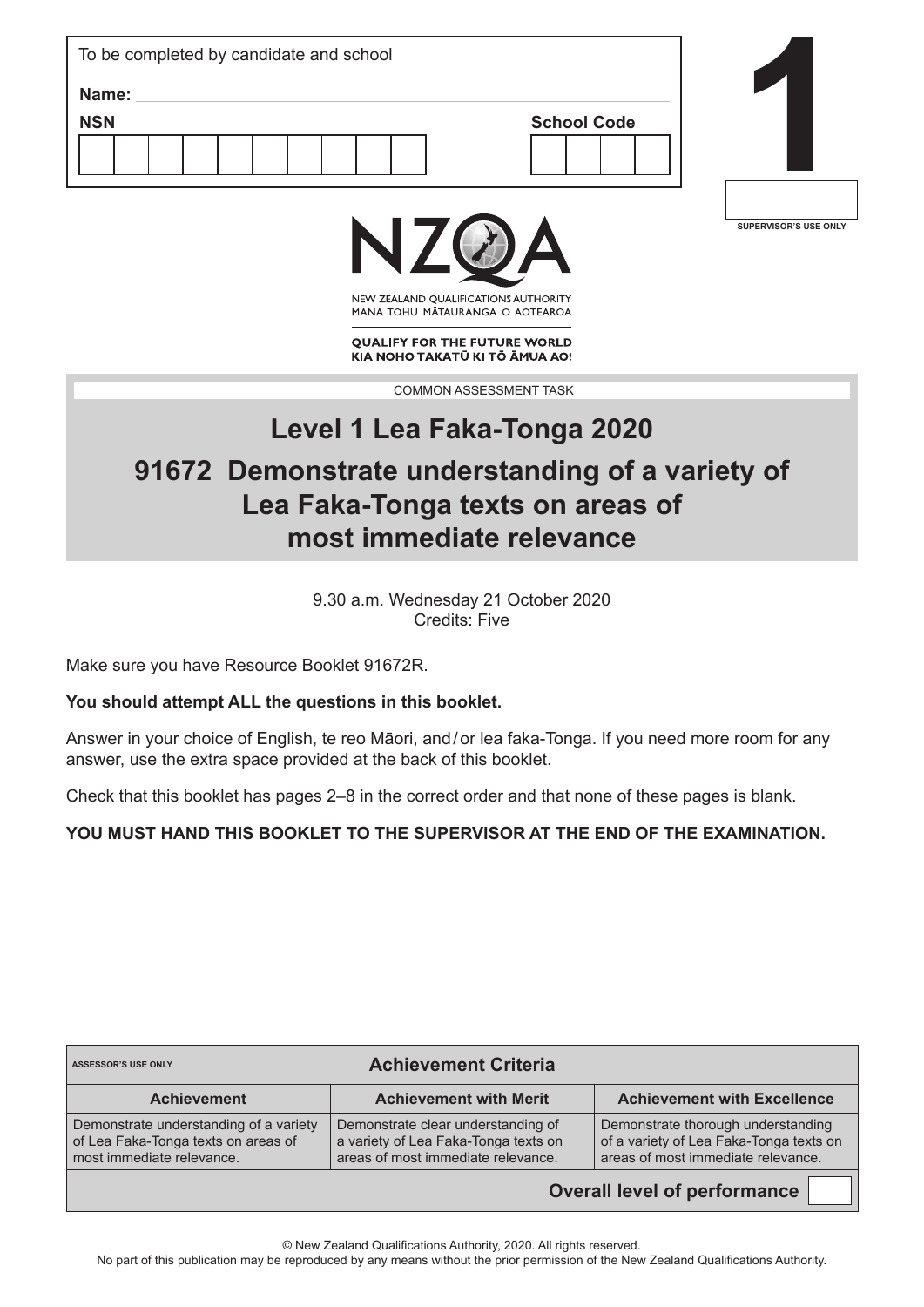#### **QUESTION ONE:** *Tohinoa 'a Fafuˊ* **(Fafu's diary)**

Read Text A on page 2 of the resource booklet.

(a) *Fakamatalaʻi fakaikiiki mai ʻa hono fāngotaʻi ʻe Fafu ʻa e ʻangaˊ.* Describe Fafu's shark-hunting expedition in detail.

(b) Ko e hā hono 'uhinga ne ui ai e talanoa ko 'eni' "Ko e 'Anga Poto'"? 'Omi ha fakamatala *fakaikiiki mei he talanoaˊ ke poupou ki hoʻo taliˊ.* Why is the story called *"Ko e ʻAnga Poto"*? Give details from the text to support your answer.

| ASSESSOR'S      |
|-----------------|
| <b>USE ONLY</b> |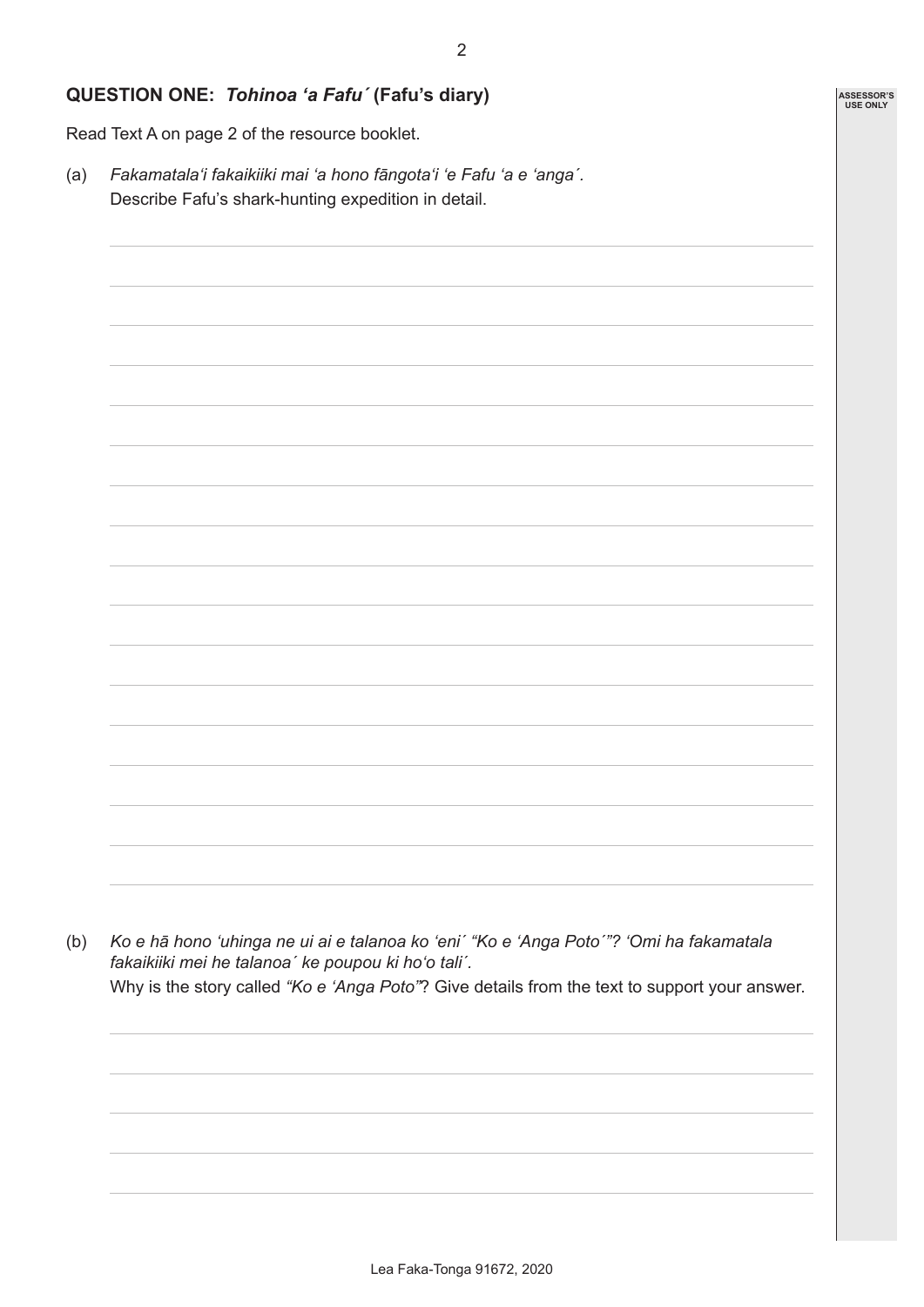3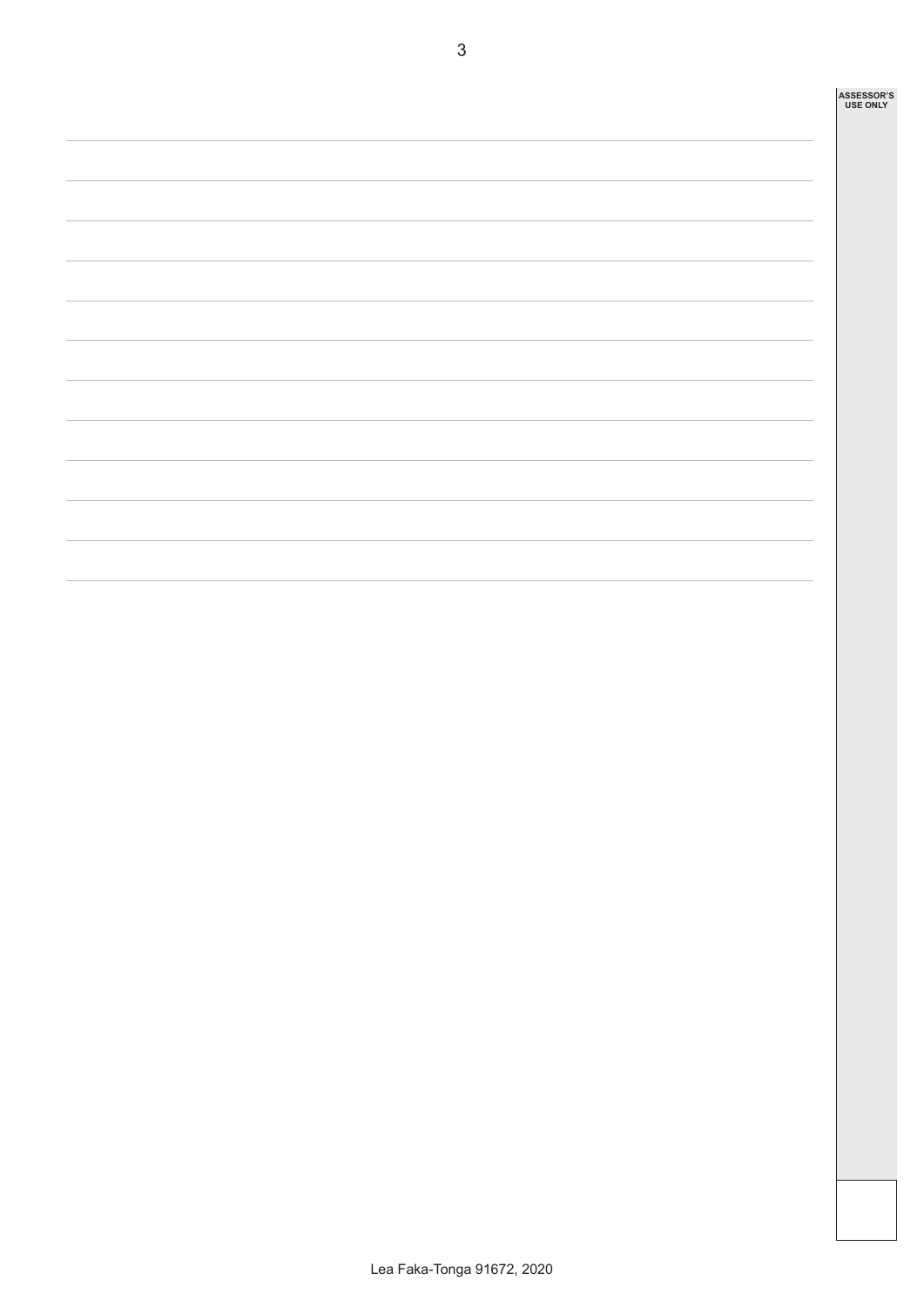#### **QUESTION TWO:** *Felāfoaki 'a e letiooˊ* **(Talkback radio)**

Read Text B on page 3 of the resource booklet.

(a) *Ko e hā e ʻuhinga ʻoku totonu ai ke foaki e \$1000 ki he kau vaʻinga liikiˊ. Poupouʻi hoʻo taliˊ ʻaki ha fakamoʻoni mei he konga tohiˊ.* Why should league players **get** \$1000? Support your answer with evidence from the text.

(b) *Ko e hā e ʻuhinga ʻoku ʻikai ai ke totonu hono ʻoange ʻa e \$1000 ki he kau vaʻinga liikiˊ? Poupouʻi hoʻo taliˊ ʻaki ha fakamoʻoni mei he konga tohiˊ.* Why should league players **not get** \$1000? Support your answer with evidence from the text.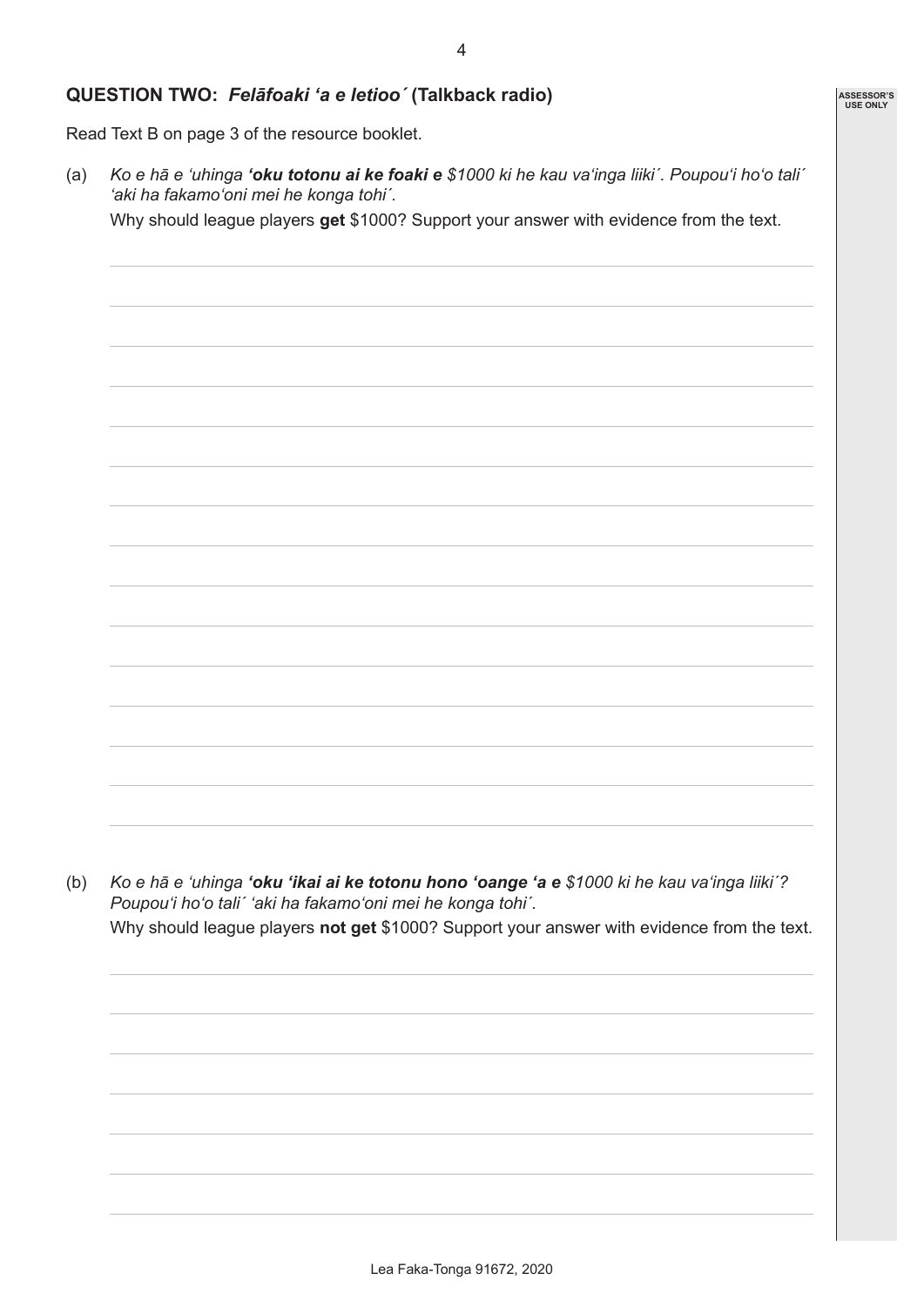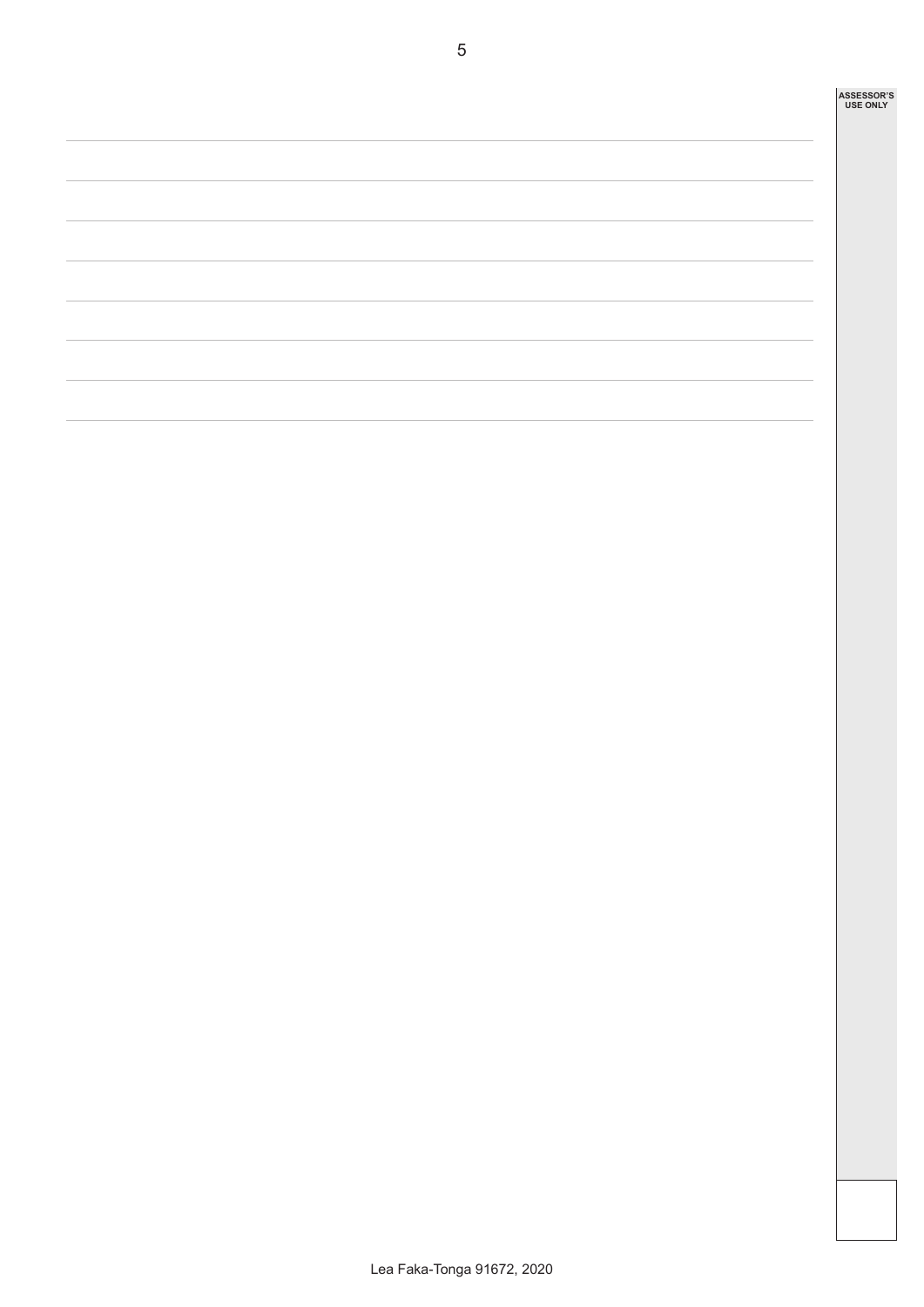**ASSESSOR'S USE ONLY**

## **QUESTION THREE:** *Talanoa* **(Story)**

Read Text C on page 4 of the resource booklet.

(a) *Ko e hā e ʻuhinga naʻe fai ai ʻe Nani e talanoa ko ʻeniˊ?* Why did Nani tell this story?

(b) *Fakamatalaʻi e moʻui ʻa e fāmili ʻo Naniˊ ʻi he taimi naʻe kei siʻisiʻi aiˊ.* Describe Nani's family life when she was young.

(c) Ko e hā e ngāue 'a Nani na'a' ne fai 'i he'ene kei si'i'? Ko e hā 'ene ongo'i fekau'aki mo e *ngāue naʻe 'oange ke ne faiˊ?* What was Nani's role when she was young, and how did she feel about it?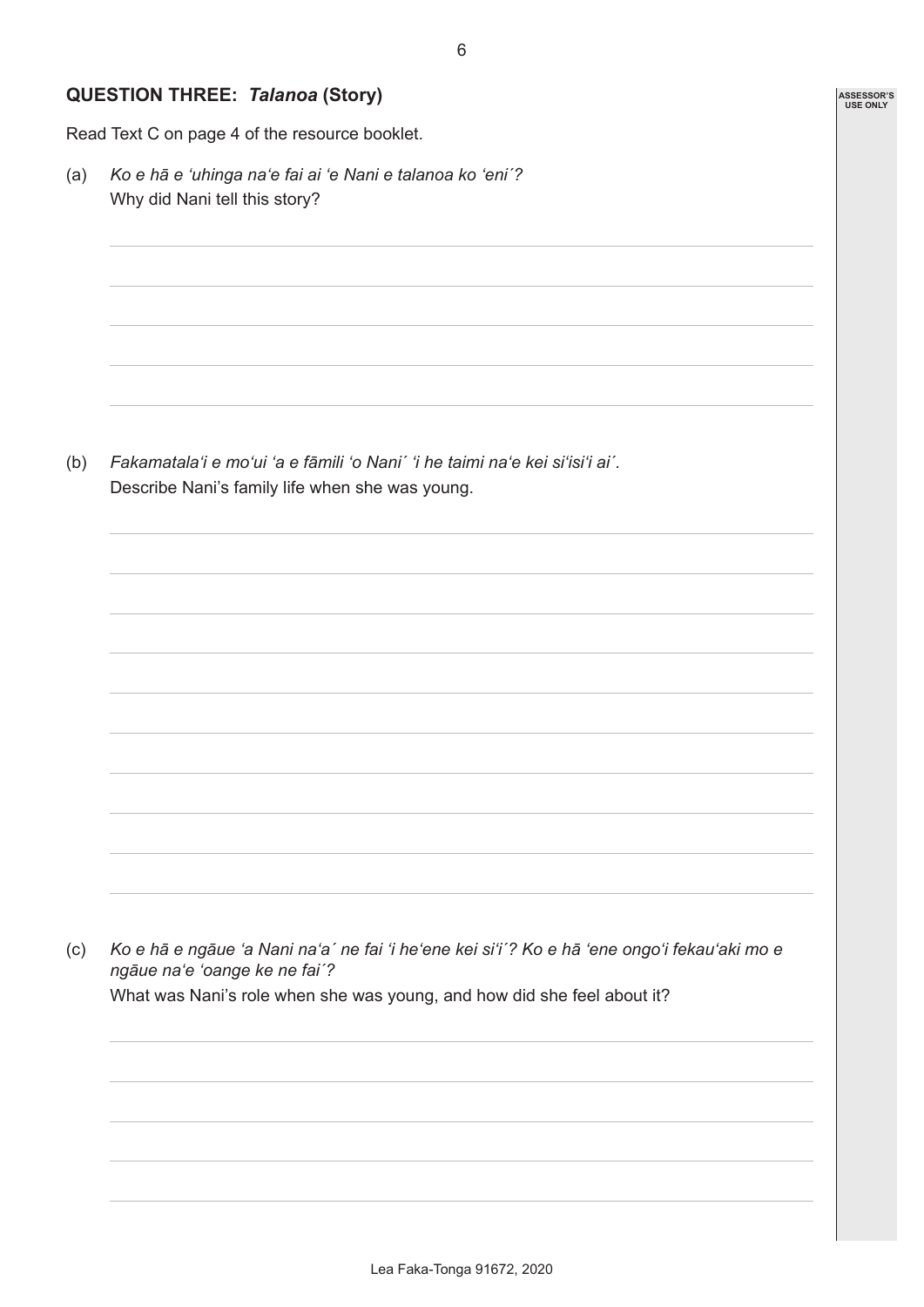7